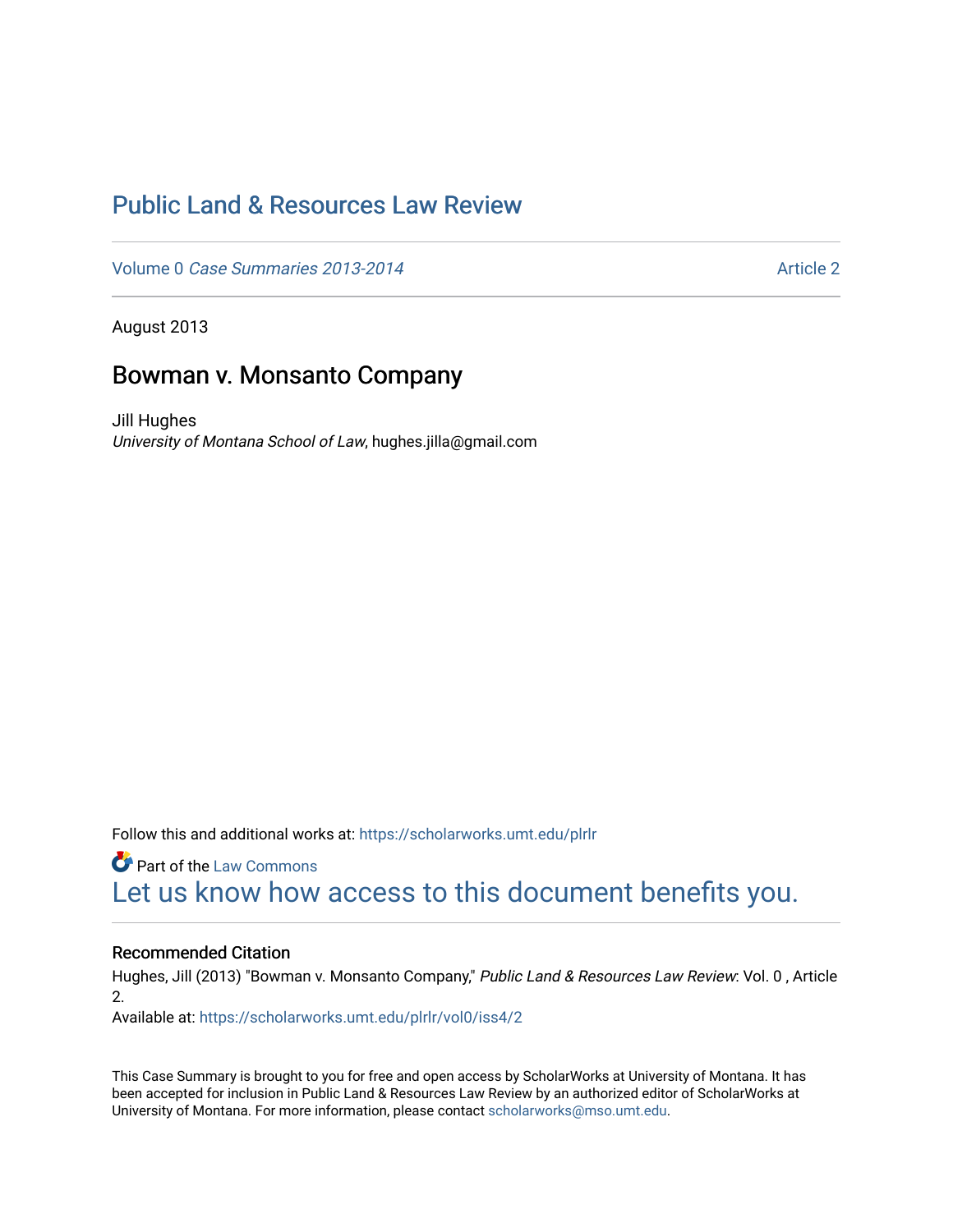## *Bowman v. Monsanto Company***, \_\_\_ U.S. \_\_\_, 133 S. Ct. 1761, 185 L. Ed. 2d 931 (2013).**

#### **Jill Hughes**

## **I. ABSTRACT**

 This case addressed the issue of whether Vernon Bowman's reproduction of genetically modified, patented seed stimulates the patent restriction a second time. Plaintiff Monsanto Company sued Bowman for patent infringement. Bowman argued the planting of a patented seed fulfills the right to use and resell under the Patent Exhaustion Doctrine and Monsanto wrongfully interfered with farmers' practices, incorrectly demanding an exception to patent exhaustion. The U.S. Supreme Court held unanimously that to reproduce patented seeds without permission falls beyond the rights of patent exhaustion and it was Bowman who requested an exception from patent law, which exists to protect inventors and encourage innovation. The Court determined centuries-old agricultural practices are not exempt from The Patent Act, which requires payment for the right to grow patented genetically innovative seed.

### **II. INTRODUCTION**

 In *Bowman v. Monsanto Company*, the Court clarified the parameters of patent exhaustion and determined that a farmer may not plant and harvest patented seeds without permission of the patent holder.<sup>1</sup> The Court held the doctrine of patent exhaustion applies only to the product sold, not to its reproductions.<sup>2</sup> "A patent holder ... [can] prohibit a farmer who legally purchases and plants a protected seed from saving harvested seed for replanting."<sup>3</sup> Reproduction of a patented seed is saving the seed from a grown crop and planting it to produce

l

<sup>1</sup> *Bowman v. Monsanto Co.*, 133 S. Ct. 1761 (2013). 2 *Id.* at 1767.

<sup>3</sup> *Id.*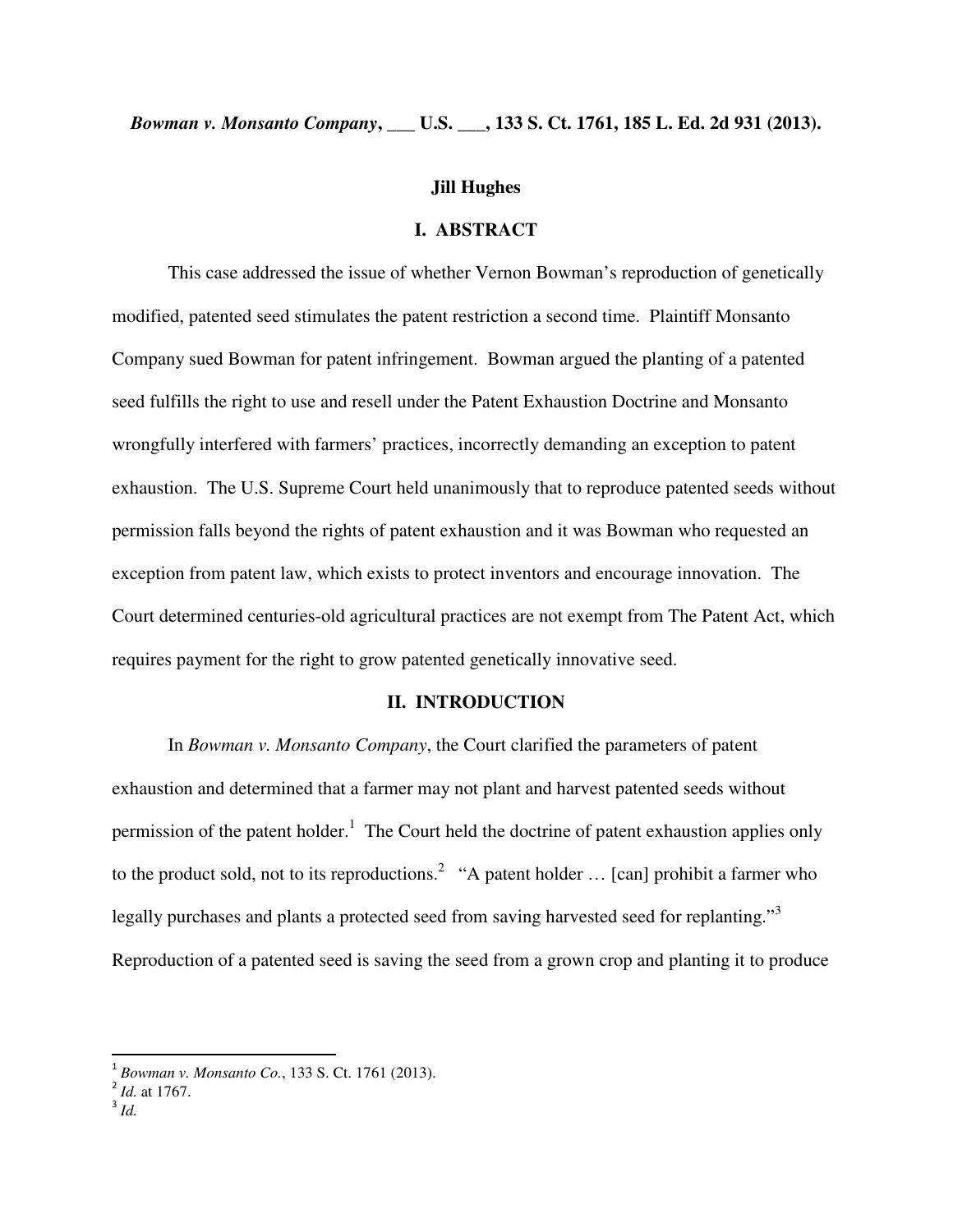new plants and seeds.<sup>4</sup> The Court upheld the right of an inventor to patent a genetically modified seed, despite their natural self-replicating qualities.<sup>5</sup>

### **III. FACTUAL AND PROCEDURAL BACKGROUND**

 The Patent Act protects a patentee by assuring him the "right to exclude others from making, using, offering for sale or selling the invention." The statute protects the inventor from infringement by stating, "[W]hoever without authority makes, uses, offers to sell, or sells patented invention ... infringes the patent."<sup>7</sup>

 Monsanto Company's Roundup Ready soybeans are a patented, genetically modified seed stock that allows a farmer to spray crops with the glyphosate herbicide, Roundup, to kill competing plants and avoid damage to the patented soybean plants.<sup>8</sup> The soybeans are genetically modified to withstand the herbicide application.<sup>9</sup> Additionally, when Monsanto sells and distributes their seed stock, the buyers must sign a licensing agreement, allowing consumption and sale of the crop, but prohibiting replanting.<sup>10</sup> Defendant, Vernon Bowman, purchased Roundup Ready seed each year and knew of the licensing agreement and patents. For late season, "riskier" crops, he purchased soybean seed from a grain elevator, which was distributed for consumption.<sup>11</sup> Bowman planted the seed and killed the non-Roundup Ready soybeans and weeds with the glyphosate herbicide, purposefully propagating the Roundup Ready seeds.<sup>12</sup> Bowman saved the patented seed each late season and replanted it through eight

 $\overline{a}$ 

<sup>4</sup> *Id*. at 1766.

<sup>5</sup> *Id.* (See *J.E.M. Ag Supply, Inc v. Pioneer Hi-Bred Int'l, Inc.*, 534 U.S. 124 (2001)).

 $6$  35 U.S.C. § 154(a)(1) (2013).

 $7$  Id.

<sup>8</sup> *Bowman*, 133 S. Ct. at 1764.

<sup>9</sup> *Id*. at 1764.

<sup>10</sup> *Id.*

<sup>11</sup> *Id* at 1765.

<sup>12</sup> *Id.*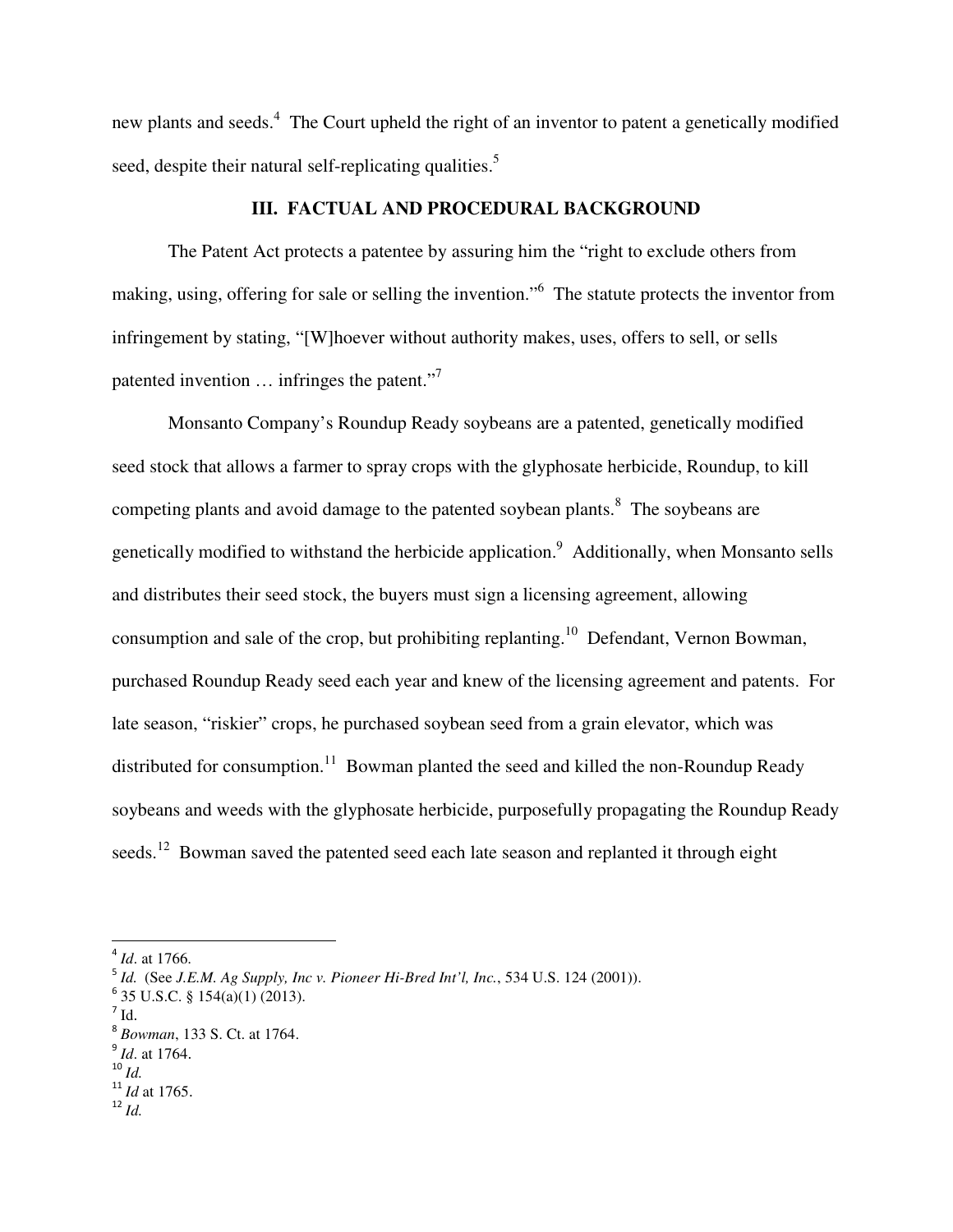harvests, despite his knowledge of the patent restrictions and without making payment.<sup>13</sup> Monsanto Company sued Bowman for patent infringement.<sup>14</sup> The District Court rejected Bowman's defense of patent exhaustion. The Federal Circuit Court affirmed. Bowman timely appealed.<sup>15</sup>

## **IV. ANALYSIS**

 The Court determined whether the purposeful reproduction of patented seed technology through control of the purchaser is protected by patent exhaustion or whether a licensed purchaser's reproduction constitutes patent infringement.

## **A. Patent Exhaustion Doctrine**

Generally, patent protection is complete when the seller receives payment and the buyer is free to use and enjoy the product.<sup>16</sup> Once the product is sold, the patentee releases patent rights over the object.<sup>17</sup> The patent is exhausted regarding the "particular article" only.<sup>18</sup> However, patent exhaustion does not extend to copies of the patented good.<sup>19</sup> If the product is reproduced, the patent restrictions are stimulated a second time.<sup>20</sup> The idea is that the buyer of the patented good has paid for the article sold, not the right to remake it. The Court emphasized that rights to produce endless copies of patented goods would discourage the purpose of the patent.<sup>21</sup> If patented items were allowed to be freely reproduced, the value of the patent would "plummet" and Congress's intent to support innovation would be undermined. $^{22}$ 

l

<sup>15</sup> *Id.*

- <sup>18</sup> *Id.*
- <sup>19</sup> *Id.*

<sup>13</sup> *Id.*

<sup>14</sup> *Bowman*, 133 S. Ct. at 1765.

<sup>16</sup> *Id.* at 1766.

<sup>17</sup> *Bowman*, 133 S. Ct. at 1766.

<sup>20</sup> *Id.*  $^{21}$  *Id.* 

<sup>22</sup> *Id.* at 1768.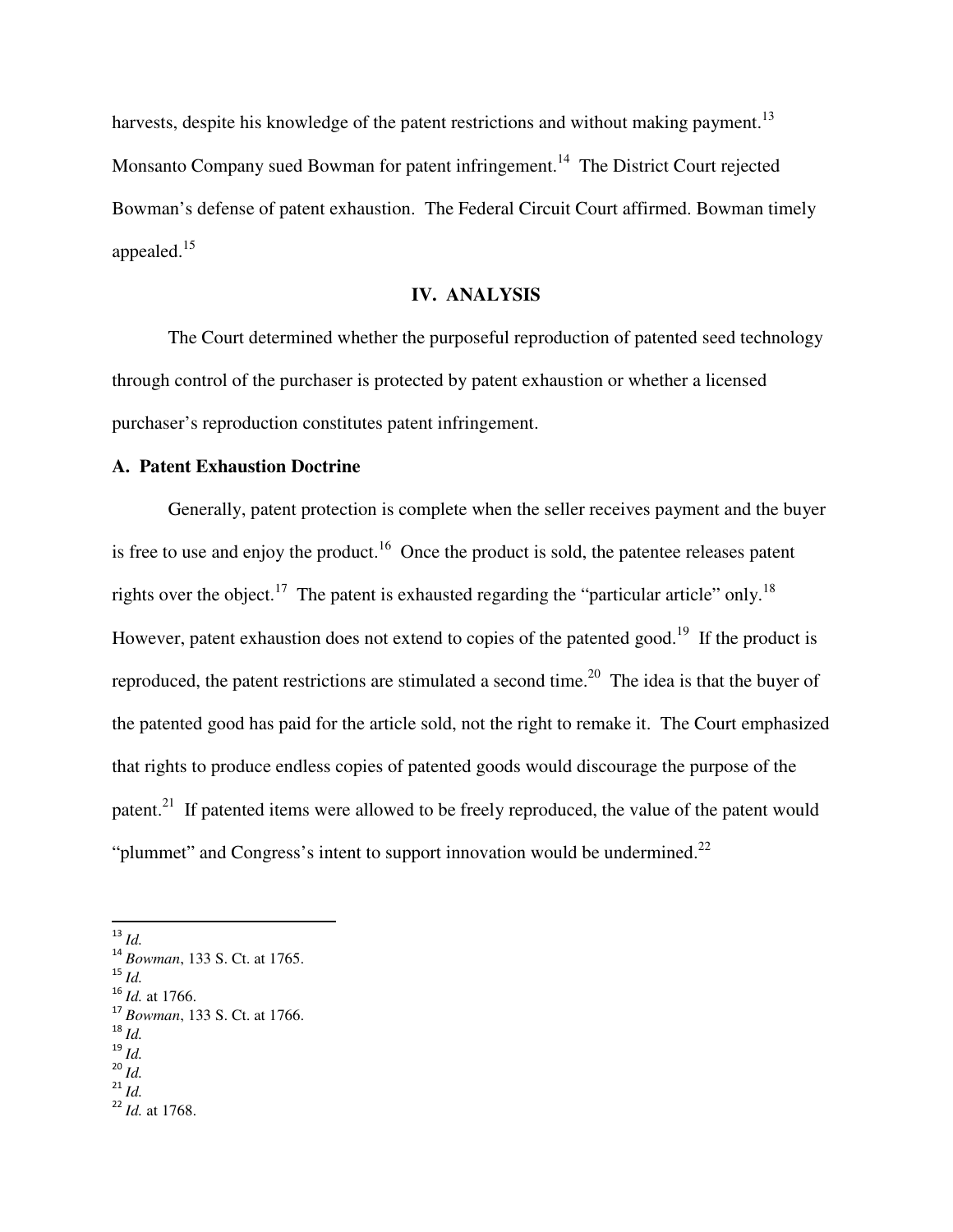The Court determined Bowman's reproduction of Monsanto's patented seed stock required permission from Monsanto and lies outside the purchaser's rights of patent exhaustion.<sup>23</sup> The Court pointed to Bowman's replanting of what he knew to be Roundup Ready seeds and intentional elimination of the non-Roundup Ready variety, as a purposeful recreation of the patented invention.<sup>24</sup> The harvest constituted patent infringement because use of the seed was the "making of a new product."<sup>25</sup> The Court determined that allowing the seeds to be reproduced without permission would render the patent useless.<sup>26</sup>

The Court upheld the right of an inventor to patent genetic modifications of a seed.<sup>27</sup> Stringent requirements limit which inventions are available for a patent and which have access to the lesser protection of certification under the Plant Variety Protection Act.<sup>28</sup> Bowman argued that seeds are meant to be planted, reproducing them is what farmers do, and that seeds should be an exception from patent protection.<sup>29</sup> But the Court held the patent exhaustion doctrine clearly stops short of extending to the reproduction of patented seeds because the policy is well-settled and violation of it would discourage innovation and dismantle the value of patents.<sup>30</sup>

### **B. Seeds Are Self-Replicating**

The Court disagreed with the defendant's argument that the soybean, not the farmer, replicated the Roundup Ready seed stock through its natural propensity to sprout.<sup>31</sup> The Court found that purchasing, planting, spraying, harvesting, and saving seed to plant next season were

<sup>25</sup> *Id*.

 $\overline{a}$ 

- <sup>26</sup> *Id.*
- <sup>27</sup> *Id.*

<sup>23</sup> *Bowman*, 133 S. Ct. at 1767.

<sup>24</sup> *Bowman*, 133 S. Ct. at 1767.

<sup>28</sup> *Id.*

<sup>29</sup> *Id*. at 1768. <sup>30</sup> *Id*.

<sup>31</sup> *Bowman*, 133 S. Ct. at 1769.